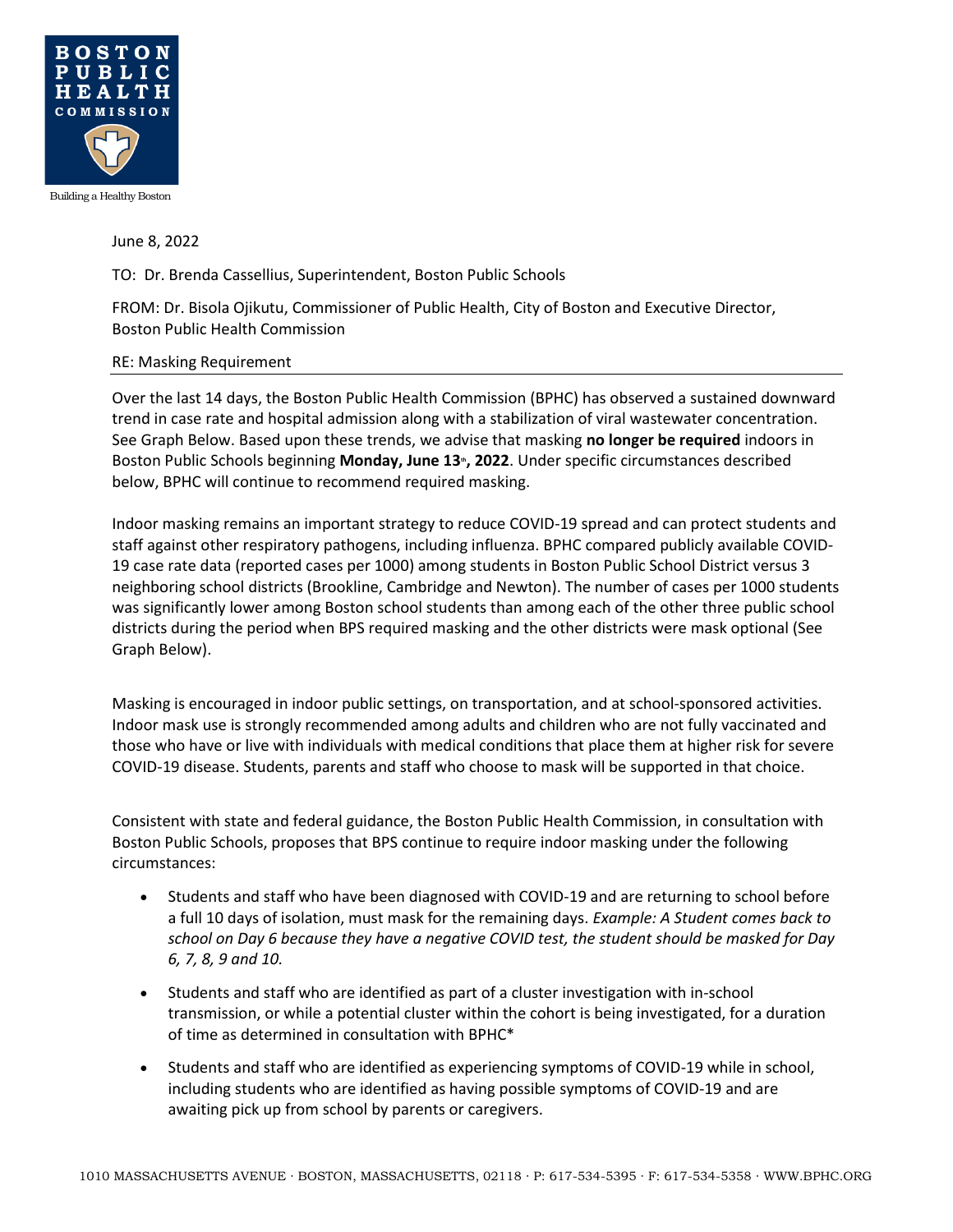Masking will continue to be required in school health offices.

The Boston Public Health Commission continues to recommend a layered approach to mitigate the spread of COVID-19 in school settings. Mitigation strategies include participating in the districtwide COVID-19 testing program; maximizing outdoor activities, classes and lunches; opening windows in classrooms, school buses, and other transportation vehicles; maintaining good hand hygiene practices; staying home when sick; and following all quarantine and isolation guidance.

We continue to strongly urge all eligible individuals to receive the COVID-19 vaccine and booster, and we continue to support schools with vaccination clinics. In the past weeks, there has also been a critical development in COVID-19 vaccinations for children, which remains our leading public health strategy to prevent COVID-19 severe disease. With the approval of pediatric booster COVID-19 doses for children ages 5-11, Boston families now have an additional-and critical- tool to protect their children and families from getting sick with severe COVID-19 disease as they finish the current school year and prepare to enjoy much anticipated, fun childhood activities with the upcoming summer camp season.

BPHC remains committed to working with schools over the summer season and the 2022-2023 school year to inform COVID-19 mitigation planning and use of preventive as well as layered mitigation strategies based on COVID-19 community levels. BPHC's Infectious Diseases Bureau (IDB) will also continue to support K-12 schools, camps, and other institutions in COVID-19 and other communicable disease cluster response efforts.